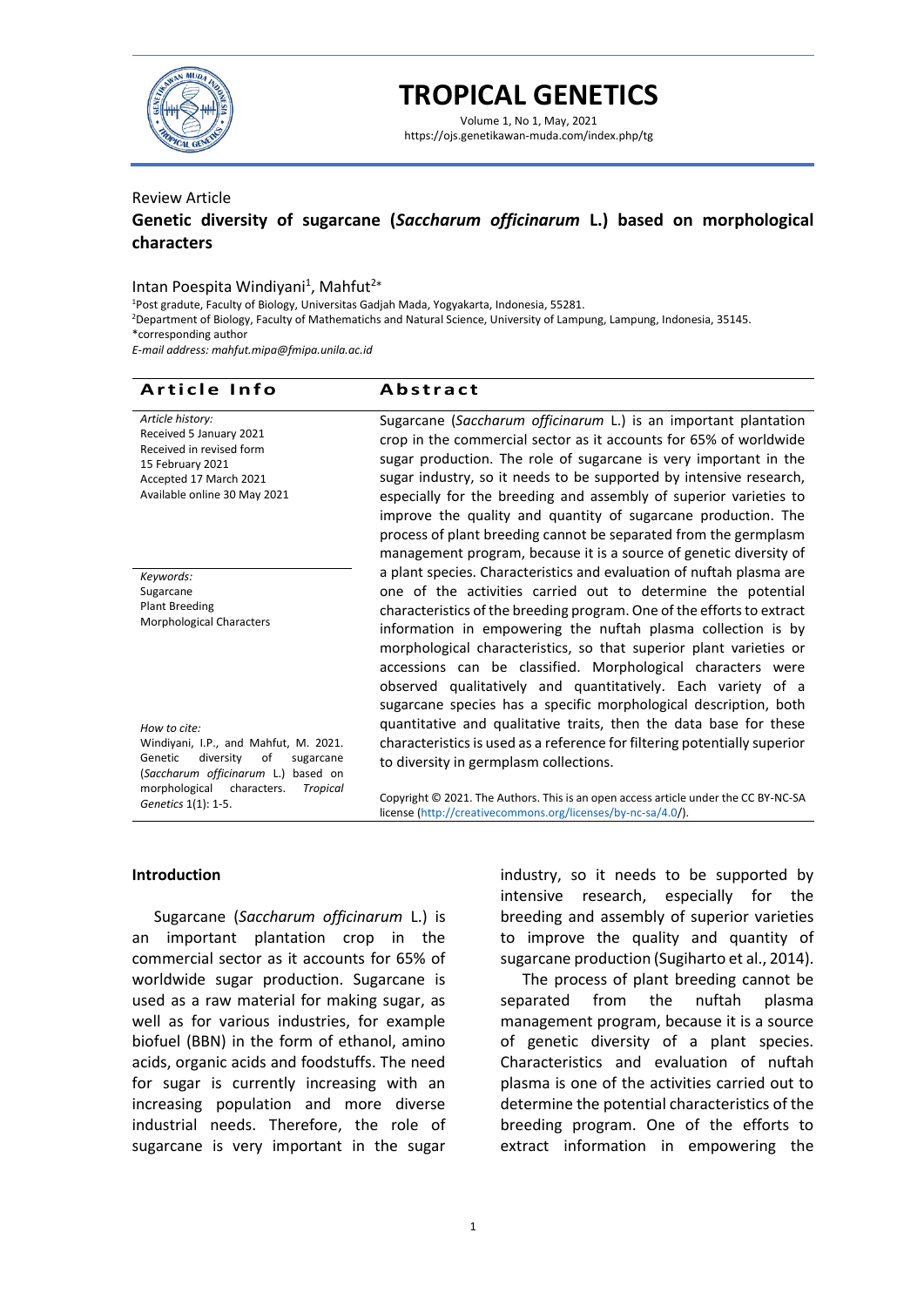nuftah plasma collection is by characterizing morphological characteristics, so that superior plant varieties or accessions can be classified [\(Akhtar et al., 2001; Chidambaram](#page-3-0)  [& Sivasubramaniam, 2017\)](#page-3-0). The potential for superior characteristics of collections can be identified by observing morphological characteristics, both quantitative and qualitative traits, then the data base for these characteristics is used as a reference for filtering potentially superior collections [\(Jaramillo and Baena 2007\)](#page-3-0).

Each variety of a plant species has a specific morphological description. The International Union for The Protection of New Varieties of Plants (UPOV) has published many morphological descriptions of various agricultural crops, including sugarcane [\(UPOV, 2005\)](#page-3-0). There are several publications on the identification of sugarcane varieties based on morphological characteristics [\(Kapargam and Alarmelu, 2017; Hamida and](#page-3-0)  [Parnidi, 2019; Ariestya et al., 2019\)](#page-3-0).

Diversity genetic can be analyzed using principal component analysis and cluster analysis. Principal component analysis is a technique to determine how much a character contributes to diversity so that the results can be used to identify characters that characterize a variety [\(Afuape et al., 2011;](#page-3-0) [Khodadadi et al., 2011\)](#page-3-0). By quantifying the morphological traits, we can calculate the genetic distance between accessions or germplasm groups, which can then be analyzed the kinship relationship. Thus the use of morphological data can be further improved, not only for the identification of varieties.

#### **Sugarcane**

Sugarcane (*Saccharum officinarum* L.) is an important industrial crop for the tropics and subtropics of the world. Has been produced in more than 100 countries, with a global production of 175.1 million tons of sugar [\(FAOStat, 2015\)](#page-3-0). Economically, sugarcane is an important industrial raw material for sugar and related industries to produce alcohol, acetic acid, butanol, paper,

plywood, industrial enzymes, animal feed and bioethanol as an alternative to biofuels for gasoline [\(FAOStat, 2015\)](#page-3-0).

Sugarcane belongs to the genus Saccharum, family Andropogonaceae. Poaceae or Graminae [\(Glyn, 2004\)](#page-3-0). Saccharum is a genusically complex plant genus consisting of at least six different species such as *S. officinarum, S. barberi, S sinense, S. spontaneum, S. robustum, and S. edule* [\(Glyn, 2004; Pandey et al., 2011\)](#page-3-0). All genotypes in the genus Saccharum are reported as polyploidy with high levels of ploidy, ranging from 6 to 10 [\(Manners et al.,](#page-3-0)  [2004\)](#page-3-0). Besides polyploid, sugarcane is also a heterozygous plant with a very diverse number of chromosomes, so that in terms of plant breeding, it is classified as a plant that is difficult to assemble [\(Hapsoro, 2019\)](#page-3-0).

### **Morphologycal characterization**

Morphological characterization is a process that can be used to determine the phenotypic character of a plant, so that its variations can be assessed quickly. [Tuteja](#page-3-0)  [\(2012\)](#page-3-0), states that morphological traits can be used to assess phenotypic variations in the growing environment and are used as a tool for indirect analysis of genetic variation. Morphological characters include observations of growth and development (qualitative and quantitative), resistance to pests and diseases and adaptation to the environment. Morphological and agronomic characters through multivariate statistical methods can be used in studying genetic variation in hybrid sugarcane and seed plasma resources [\(Zhou et al., 2015; Ongala](#page-3-0)  [et al., 2016\)](#page-3-0).

The variation of sugarcane morphology in quantitative character observations was carried out at 12 months of harvest, which included plant height, production stem height, stem diameter, and stem weight. The results showed that the weight of the whole stem had high diversity, namely 32.31%. The characters of plant height, production stem height and stem diameter showed low diversity, with KK values between 12.03–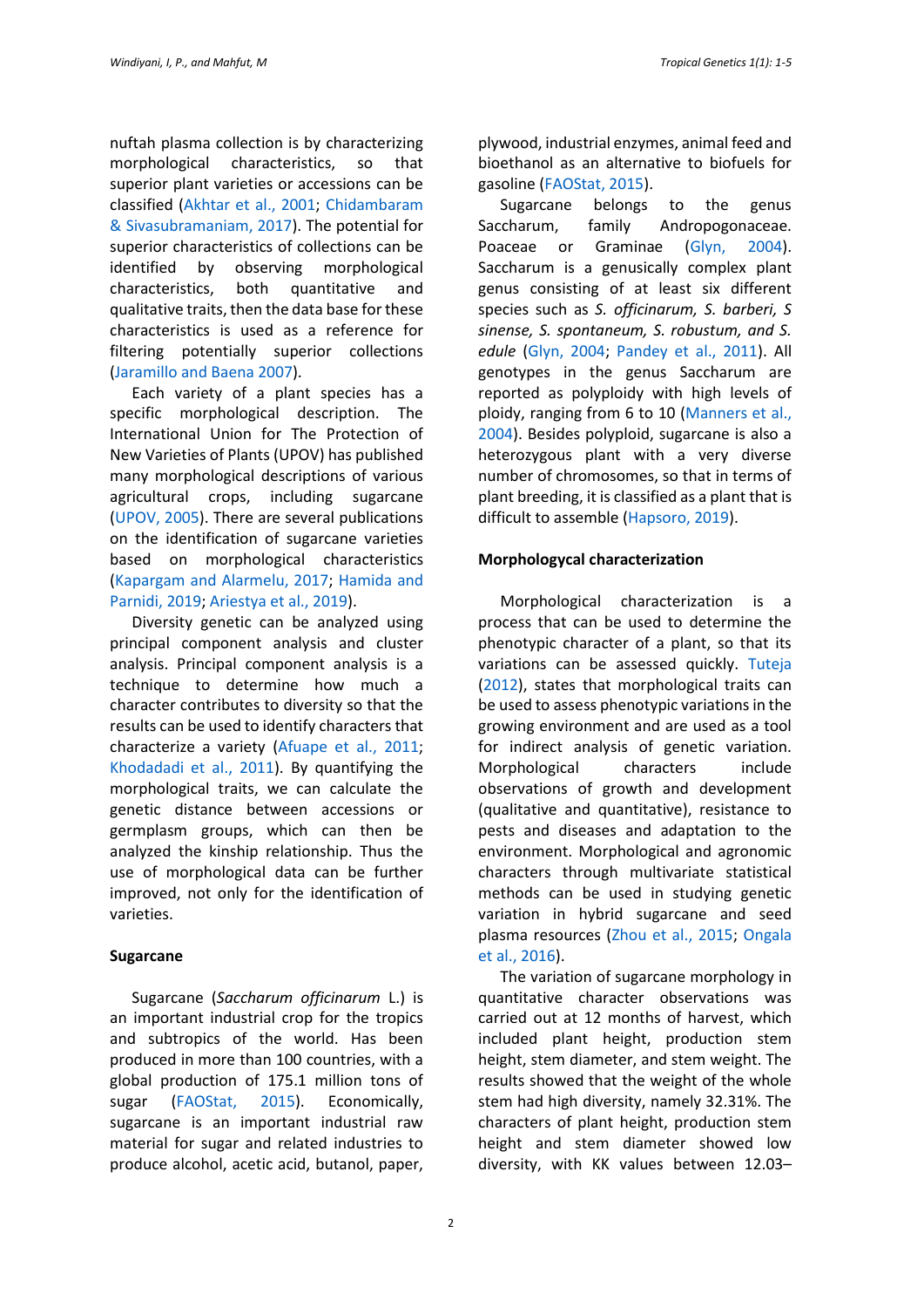21.04% [\(Table 1\)](#page-2-0). Therefore it is necessary to make efforts to increase the genetic diversity of these characters, among others by conducting exploration in the center of genetic diversity of sugarcane in Papua [\(Hamida and Parnidi, 2019\)](#page-3-0).

<span id="page-2-0"></span>**Table 1**. Diversity of quantitative characters in 105 accessions of sugarcane germplasm aged 12 months

| Number | Quantitative<br>Character | Average ±<br>SD | Koef.<br>diversity<br>(%) |
|--------|---------------------------|-----------------|---------------------------|
| 1      | <b>Plant Height</b>       | $277.62 \pm$    | 16.32                     |
|        | (cm)                      | 37.82           |                           |
| 2      | Height of                 | $245.93 \pm$    | 19.37                     |
|        | production<br>rods (cm)   | 35.86           |                           |
| 3      | Stem diameter             | $2.75 \pm$      | 12.03                     |
|        | (cm)                      | 0.33            |                           |
| 4      | Weight of the             | $1690.3 \pm$    | 32.31                     |
|        | whole stem $(g)$          | 410.01          |                           |

Qualitative character is also supported by the results o[f Kapargam and Alarmelu \(2017\)](#page-3-0), the qualitative characters viz., leaf sheath hairiness, ligule shape, leaf blade curvature, leaf blade width, internode shape and cane thickness showed significant variation between the hybrids. Interspecific hybrids could be effectively differentiated with the extent of leaf sheath hairiness in this study, hairiness was dense and hard in SSH; medium to dense, soft hairs in SRH; either absent or sparsely present in SBH [\(Fig.](#page-2-1) 1).



<span id="page-2-1"></span>Characterization of sugarcane varieties based on UPOV, 2005. *S. officinarum* categories and standards in 2005 were morphological characters in the form of leaf back feathers, leaf claws, stem section shape,

stem segment structure, stem wax layer, eye shape, stem shape, and so on. Based on all the characters observed, 84 different characters were obtained as OTU in the phenetic classification [\(Ariestya et al., 2019\)](#page-3-0).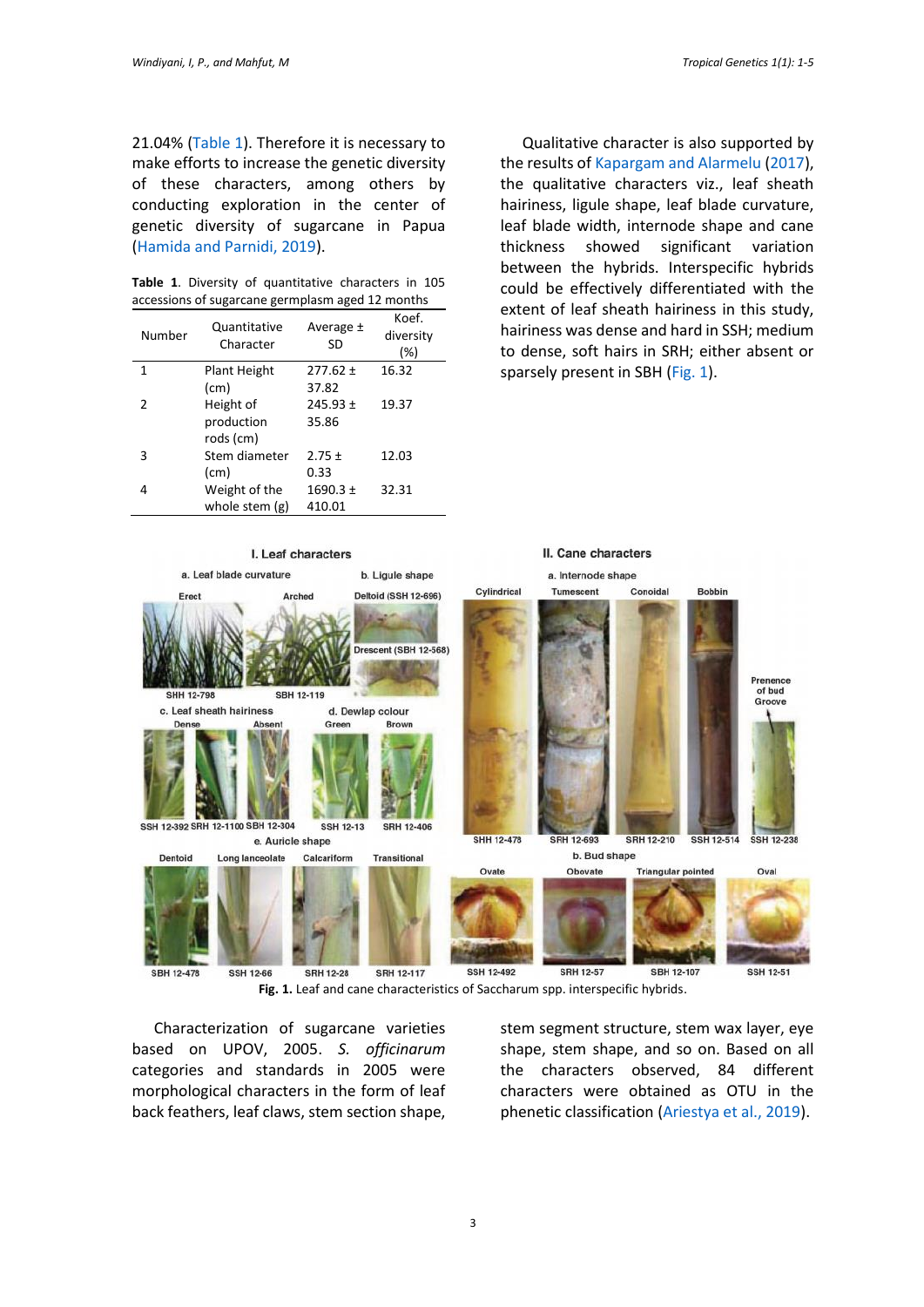

<span id="page-3-1"></span>

**Fig. 3.** Phenetic phylogeny sj based on morphological characters.

<span id="page-3-2"></span>[Fig.](#page-3-1) 2 and [Fig. 3](#page-3-2) are showed same structural phylogeny based on morphological similarities, in Figure 2 show similarities index more than 70% which assumed validity in one species, Saccharum officinarum L. [\(Ariestya et](#page-3-0)  [al., 2019\)](#page-3-0).

### **Conclusions**

Each variety of a sugarcane species has a specific morphological description, both quantitative and qualitative traits, then the data base for these characteristics is used as a reference for filtering potentially superior to diversity in germplasm collections.

#### <span id="page-3-0"></span>**References**

- Afuape, S.O., Okocha, P.I., Njoku, D., 2011. Multivariate Assessment of The Agromorphological Variability and Yield Components Among Sweetpotato (*Ipomoea batatas* ( L .) Lam) landraces. African J. plant Sci. 5, 123–132.
- Akhtar, M., Elai, N.., Ashraf, M., 2001. Morphological Characters of Some Exotic Sugarcane Varieties. Pakistan. J. Biol. Sci. 4(4), 471–476.
- Ariestya, G. R., Cindy G.P., Christy, A., Bening L., Rina S.K., Prabowo H., Arni M., Muhammad F.A. 2019. Evaluation of Pest Control Based on Morphological Character Variation on 20